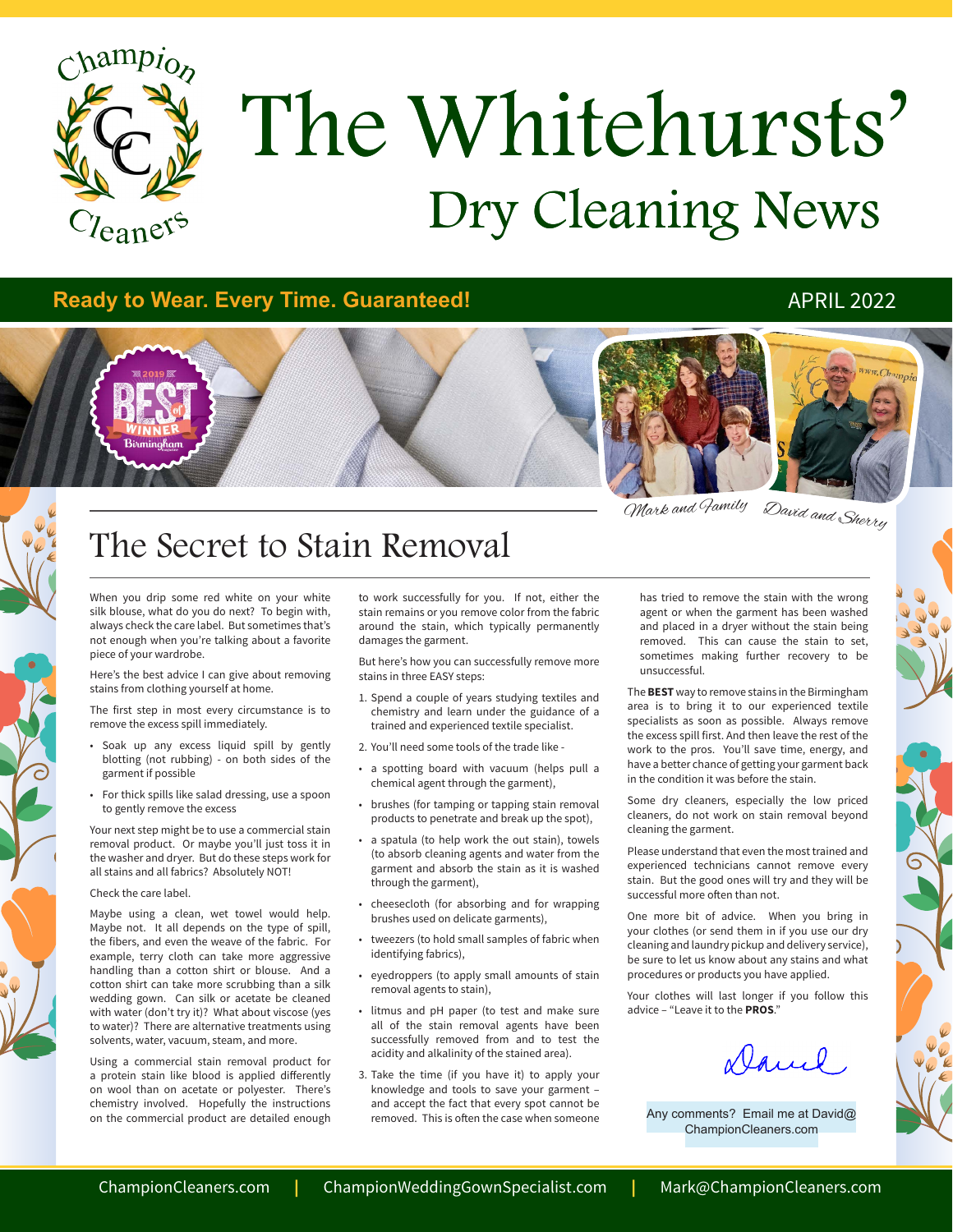"Did You Know Where This Saying Came From..."

# **A Man Of Few Words**

 $22<sub>1</sub>$ 



**Meaning:** A phrase used to describe someone who tends to be on the quiet side or a person who does not have much to say when they speak. Example: Mark doesn't have much to say, he's a man of few words, but I like that he's direct and gets to the point.

**Origin:** This phrase means what it says, which is uncommon for many of them, at least from my experience. Indeed, 'a man of few words' is exactly that: Some people are not as chatty as others and might not have much to say when speaking. Perhaps the reason being is that they are shy, or maybe that's just how they prefer to talk. This expression with the wording that it has today has been around for at least 400 years. For example, a popular playwright known as William Shakespeare used the phrase in the play King Henry V, from 1599: "He hath heard that men of few words are the best men."



# **Upping The Ante**

**Meaning:** To increase the stakes in a betting game.

**Origin:** Upping the ante comes from betting games. The ante is the amount that all players must commit to the "pot" before the game begins. (The pot is what is won in the game, and will be the total of the ante plus all bets during the game.) Because a player

must at minimum "ante up," or pay the ante, in order to be allowed to play the game, upping the ante can quickly demonstrate how serious, committed, and solvent a player is.The significance of "upping the ante" is that it increases the overall cost of the game, hence the idiomatic meaning of "increasing the cost or risk of something."

# **Making A Scene**



**Meaning:** Behaving in such a way that it disturbs the public; drawing undue attention to oneself by being dramatic. **Origin:** This phrase possibly has a background in theater, where comedic, dramatic, and other sorts of scenes are performed on a stage. Such performances draw the attention of the audience to the stage. Thus, if someone is being dramatic and drawing unnecessary attention to themselves, it might be said that they are 'making a scene,' it's as if they are an actor on stage during a theatrical performance. The Facts on File Encyclopedia of Word and Phrase Origins mentions that Samuel Foote, a British playwright, wrote a play in the 1760s called, The Liar. One of the characters from the play says: "We parted this moment. Such a scene!" The expression with its modern phrasing is found in a book from 1825, where it reads: "When the company reached the dining-room, each placed himself at table where he chose, and the master and mistress of the house easily found means, without making a scene, to induce the four most distinguished women in company to sit by them."

**CHAMPION CLEANERS VOTED BEST OF ...**

**Birmingham Vestavia Hills | Hoover Mountain Brook | Shelby County**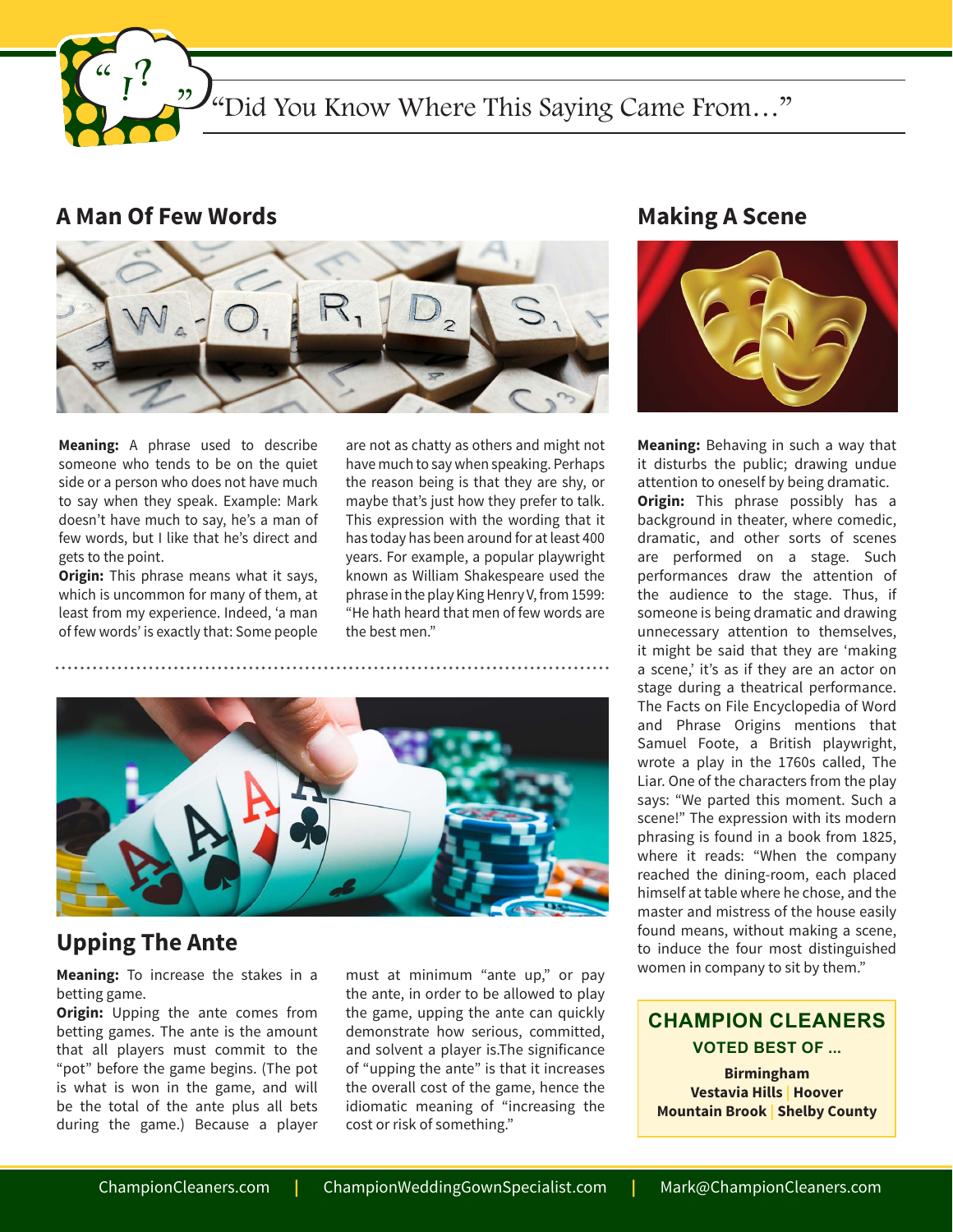# 10% OFF **DRY CLEANED GARMENTS EXCLUDES LAUNDERED SHIRTS AND BLOUSES**

**Minimum 3 Items - Limit 20**

**I coupon per household. Free Pickup & Delivery Good for orders received in April Offer Expires 04/30/22 Cannot be combined with any other offer**

# 15% OFF **COMFORTERS & BEDSPREADS No Limit**

**I coupon per household. Free Pickup & Delivery Good for orders received in April Offer Expires 04/30/22 Cannot be combined with any other offer** . . . . . . . . . . . . . . . . . .

**Rocky Ridge Cleaning Center**  v Ridge Road Vestavia Hills, AL 35243 205.824.7737

# **"PUT 'EM AWAY CLEAN"** 15% OFF **COATS AND SWEATERS Minimum 2 - Limit 15**

**I coupon per household. Free Pickup & Delivery Good for orders received in April Offer Expires 04/30/22 Cannot be combined with any other offer**

# **An Introduction to Our Wash Dry & Fold Service** FOR \$99

**We Will Do Your Laundry for 30 Days Start Anytime in January Sample our WDF Subscription Plans**

**I coupon per household. Free Pickup & Delivery Good for orders received in April Offer Expires 04/30/22 Cannot be combined with any other offer**

**Greystone** 5403 Highway 280, Suite 101 Hoover, AL 35242 205.408.2797

**Calera Cleaning Center** 4204 Highway 31 Calera, AL 350 205.668.4727

### **WE CAN TAKE THE WORK OUT OF YOUR WASH DAY!**

**Champion Cleaner's Wash Dry & Fold Service**

**If you put it in your washer and dryer, we will do that for you. Then we'll neatly fold your clothes, towels, sheets and more then return them to you ready to put away.** 

**Our "On-Demand WDF" price is \$3.00/lb. Lower prices are available if you sign up for one of our monthly subscription plans. 30 lbs. - \$59**

**50 lbs. - \$99 90 lbs. - \$179 That's less than \$2.00 per lb.** 

**Subscription plans are cancellable anytime. See our website for details. Some restrictions apply. Price includes Free Pickup & Delivery in our service area.**



**Crestline**  42-A Church Street, Mtn. Brook AL 35213 205.871.2962

# April Fools' Day



April Fools' Day is celebrated on April 1st every year in different countries around the world. Sometimes this is referred to as All Fools' Day. It is not a national holiday but is widely known as a day of practical jokes and pranks. April Fools' Day seemed to have begun in France in 1564. April 1 used to be New Year's Day, but New Years was changed to January 1 that year. People who insisted on celebrating the old New Year became known as April fools and it became common to play jokes on them.

# WE RECYCLE HANGERS **Did you know that there is a hanger shortage in the USA? And did you know that we recycle hangers?**

Rather than throw them out to be taken to the land fill, please return your unneeded hangers and we will reuse your hangers. We would appreciate if you world sort them into like kinds to help with this conservation effort.



**WE ARE AN OFFICIAL CORPORATE PARTNER OF SAMFORD ATHLETICS**